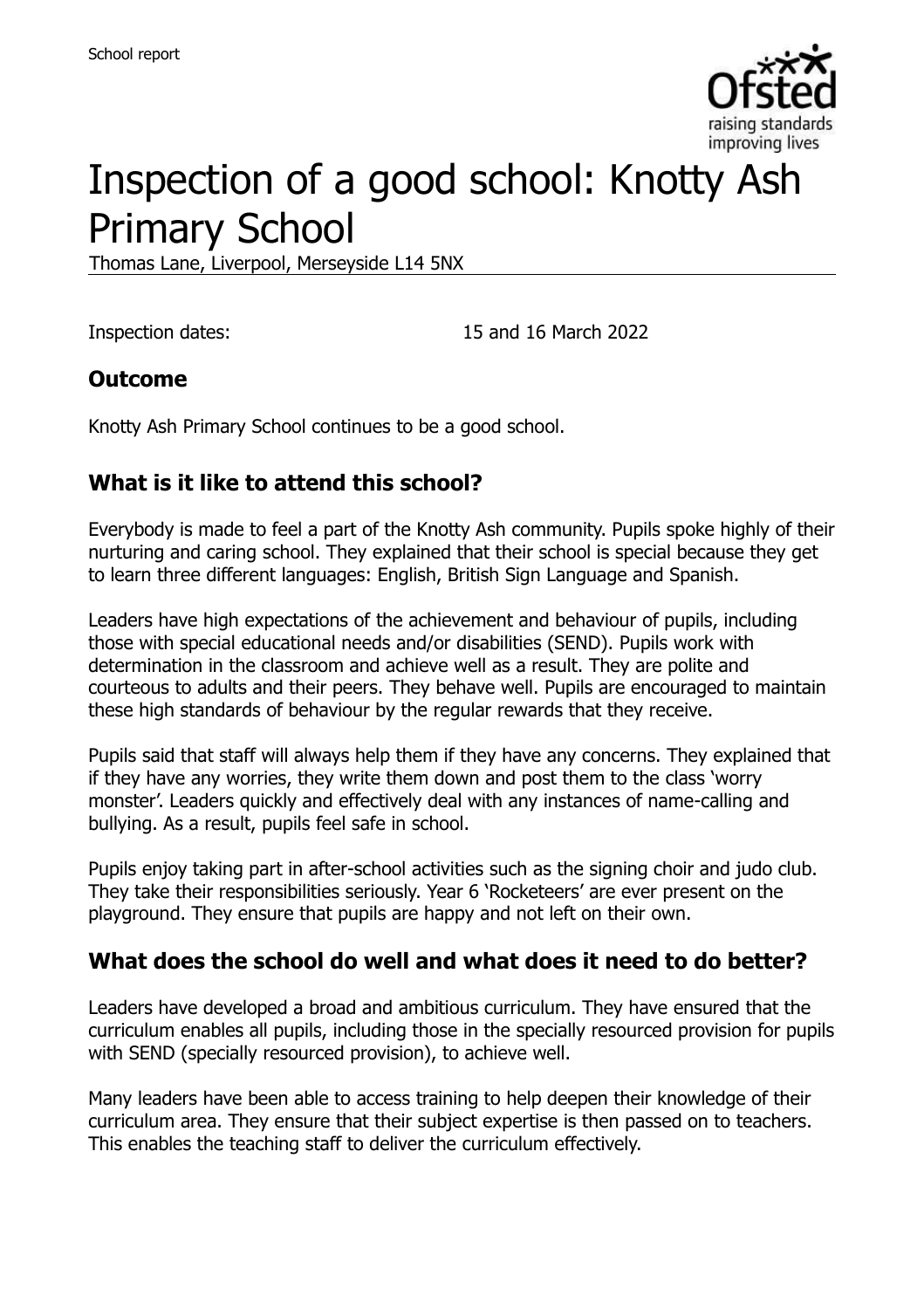

Subject leaders have clearly identified the knowledge that pupils will learn and when this will be taught. In most subjects, teachers use this curriculum information to help them check that what has been taught is being remembered by pupils. This enables teachers to assess how well pupils are achieving in different curriculum areas. In these subjects, teachers build on pupils' prior knowledge effectively to help them with newer tasks. For example, pupils in Year 1 used their knowledge of number developed in the early years to help them confidently tackle increasingly complex subtractions.

In some curriculum areas, subject leaders have only recently identified the key knowledge that pupils need to learn. Teachers are now clear about the content that needs to be taught to pupils. Presently, teachers have not yet had the time to deliver all of the identified knowledge and skills. As a result, they are not yet able to identify what pupils know and remember in these curriculum areas.

Leaders have ensured that reading is a priority. Children are taught phonics as soon as they enter the Reception class. Teachers choose books carefully to introduce pupils to a wide range of authors. Staff are well trained and deliver the phonics curriculum effectively. Staff carefully check the books that pupils read to make sure that they closely match the sounds being learned in class. Pupils develop into accurate and fluent readers. Any pupils who struggle with reading are supported effectively to help them catch up.

Leaders weave aspects of fundamental British values through the curriculum. This helps pupils to gain a good understanding of issues such as equality. During a history lesson in the specially resourced provision, pupils communicated to adults that it was unfair that King Henry VIII favoured having a son over a daughter. However, across all classes, pupils' knowledge of other religions is not as strong as it should be. They are unable to recall many basic facts about other faiths and cultures. This is because teachers did not cover some of this content in great depth during the pandemic.

Leaders identify pupils with SEND quickly. Across the school, pupils with SEND, including those in the specially resourced provision, are well supported. Teachers in the specially resourced provision work closely with subject leaders to ensure that deaf pupils are being taught the same curriculum content as everybody else in the school. Leaders work well with outside agencies who provide further specialist support. As a result, pupils with SEND achieve well.

Pupils move around the school calmly and sensibly. They behave well in class. Children in the Nursery and Reception classes engage positively in their learning and show high levels of concentration. Pupils listen attentively to their teachers. As a result, pupils can learn without interruption.

Pupils benefit from a range of visits and residential trips. Leaders use visitors to help deepen pupils' understanding of their studies. For example, they have recently learned about the slave trade from a local historian. Pupils support a range of charities. They regularly raise funds for a variety of charities.

Staff enjoy working at the school. They appreciate the positive actions that leaders and governors have taken to ensure that work-life balance remains a priority.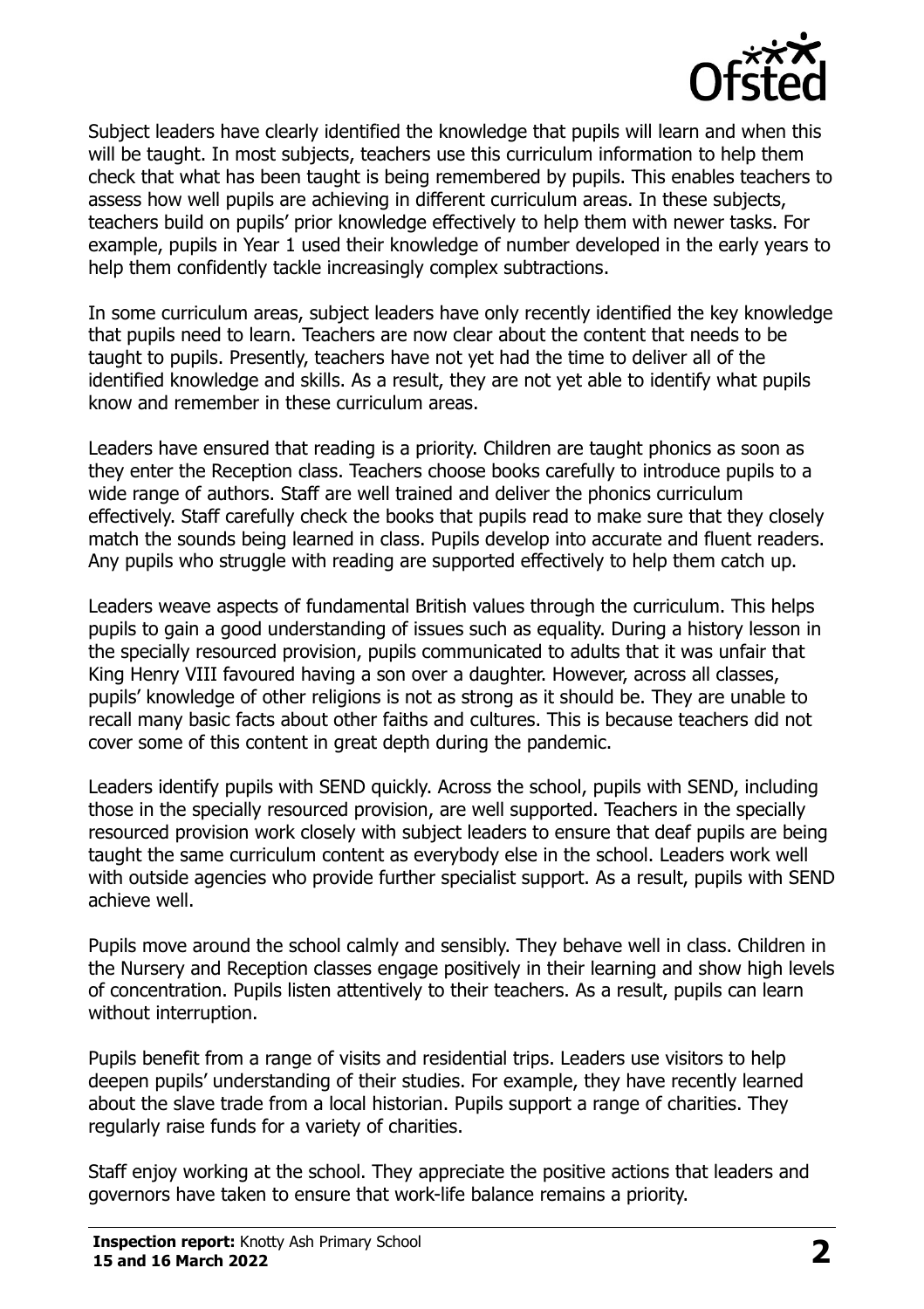

## **Safeguarding**

The arrangements for safeguarding are effective.

Leaders and staff are vigilant to the signs of any pupils who may be at risk of harm. Adults know that all concerns are to be reported immediately. Leaders' records of incidents are thorough and highlight the actions that they take to ensure pupils are kept safe. Leaders work well with a range of different agencies so that suitable support can be put in place for pupils and their families.

Teachers use the curriculum to help pupils learn how to keep themselves safe. Pupils are clear about how to use the internet safely. They understand it is important to report to adults about anything inappropriate that they may see online.

#### **What does the school need to do to improve?**

### **(Information for the school and appropriate authority)**

- Some wider curriculum subiects are at an earlier stage of development than others. In these subjects, leaders have only recently made clear the key knowledge that they want pupils to learn. Teachers have not yet had the opportunity to deliver all of the key content identified. Leaders should continue to ensure that teachers deliver this key knowledge. After this, teachers will be able to check what pupils know and remember. This will enable teachers to assess how well pupils are achieving.
- **Pupils do not have enough knowledge of the different religions of the world. This is because** some of the curriculum content was not covered in depth during the pandemic. As a result, pupils cannot articulate an understanding of the different religions that make up our society. Leaders should make sure that teachers provide pupils with opportunities to close any gaps in pupils' knowledge of different religions. This will ensure they are even better prepared for life in modern Britain.

#### **Background**

When we have judged a school to be good, we will then normally go into the school about once every four years to confirm that the school remains good. This is called a section 8 inspection of a good or outstanding school, because it is carried out under section 8 of the Education Act 2005. We do not give graded judgements on a section 8 inspection. However, if we find evidence that a school would now receive a higher or lower grade, then the next inspection will be a section 5 inspection. Usually this is within one to two years of the date of the section 8 inspection. If we have serious concerns about safeguarding, behaviour or the quality of education, we will deem the section 8 inspection as a section 5 inspection immediately.

This is the second section 8 inspection since we judged the school to be good in April 2012.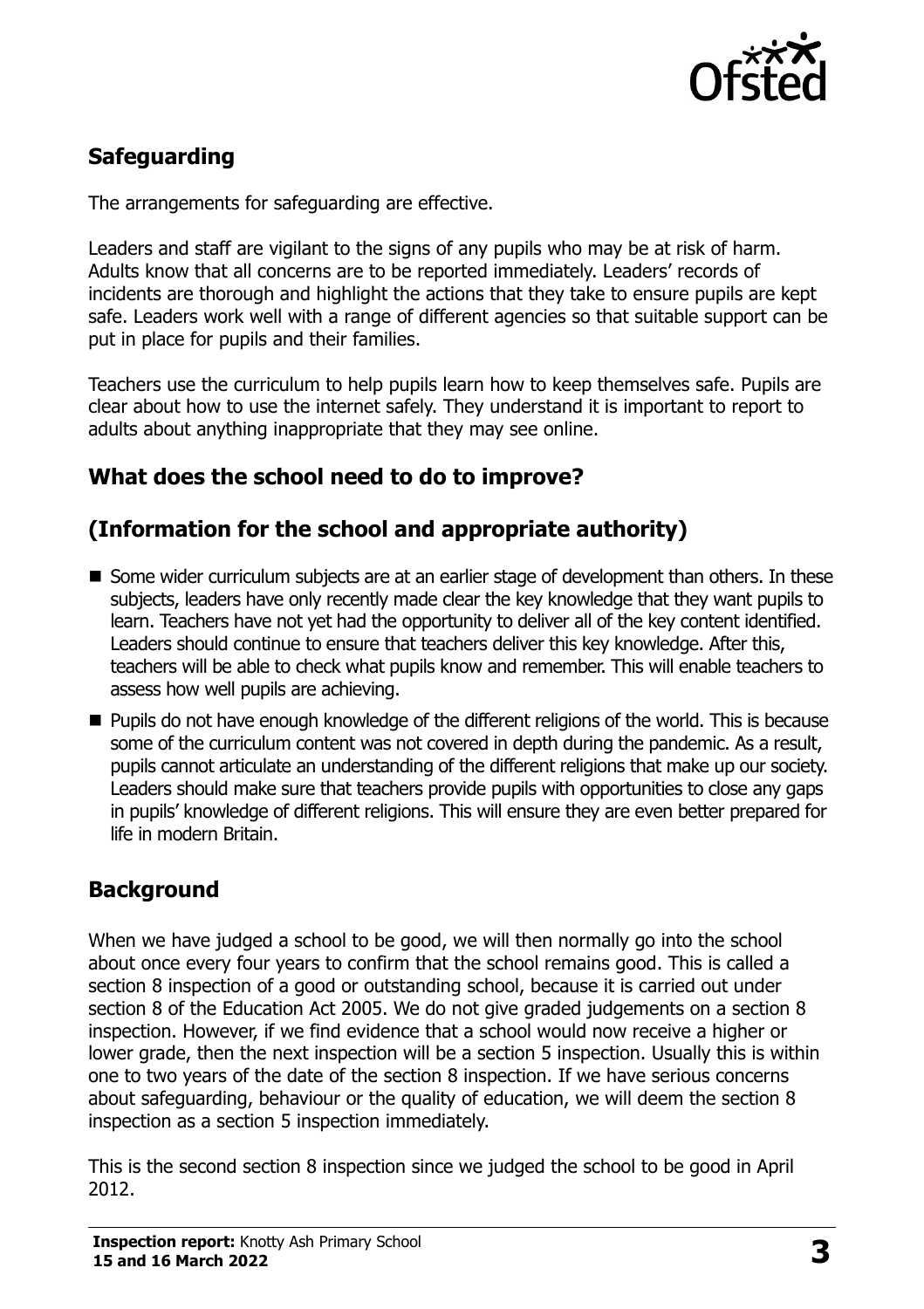

#### **How can I feed back my views?**

You can use [Ofsted Parent View](https://parentview.ofsted.gov.uk/) to give Ofsted your opinion on your child's school, or to find out what other parents and carers think. We use information from Ofsted Parent View when deciding which schools to inspect, when to inspect them and as part of their inspection.

The Department for Education has further quidance on how to complain about a school.

If you are the school and you are not happy with the inspection or the report, you can [complain to Ofsted.](https://www.gov.uk/complain-ofsted-report)

#### **Further information**

You can search for [published performance information](http://www.compare-school-performance.service.gov.uk/) about the school.

In the report, '[disadvantaged pupils](http://www.gov.uk/guidance/pupil-premium-information-for-schools-and-alternative-provision-settings)' refers to those pupils who attract government pupil premium funding: pupils claiming free school meals at any point in the last six years and pupils in care or who left care through adoption or another formal route.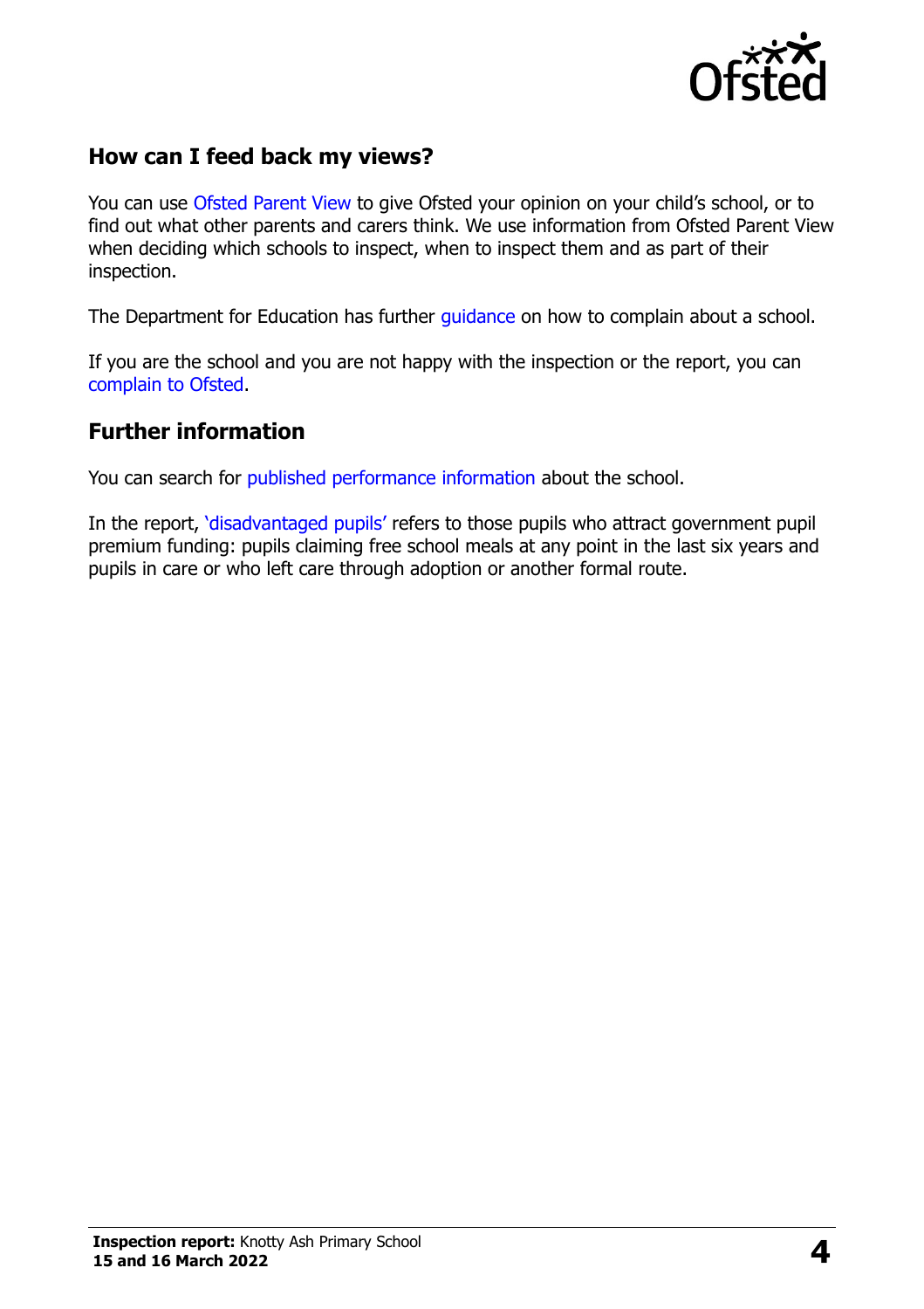

#### **School details**

| Unique reference number             | 104550                                                                |
|-------------------------------------|-----------------------------------------------------------------------|
| <b>Local authority</b>              | Liverpool                                                             |
| <b>Inspection number</b>            | 10204445                                                              |
| <b>Type of school</b>               | Primary                                                               |
| <b>School category</b>              | Community                                                             |
| Age range of pupils                 | 3 to 11                                                               |
| <b>Gender of pupils</b>             | Mixed                                                                 |
| Number of pupils on the school roll | 262                                                                   |
| <b>Appropriate authority</b>        | The governing body                                                    |
| <b>Chair of governing body</b>      | David Rushworth                                                       |
| <b>Headteacher</b>                  | Roanne Clements-Bedson                                                |
| Website                             | www.knottyashprimaryschool.co.uk                                      |
| Date of previous inspection         | 15 December 2016, under section 8 of the<br><b>Education Act 2005</b> |

#### **Information about this school**

- School leaders provide specially resourced provision for deaf pupils who require a sign bilingual approach. This is a local authority commissioned resource provision for 18 pupils across the primary age range, from Nursery to Year 6. There were 18 pupils on roll at the time of the inspection. All pupils had an education, health and care plan.
- School leaders do not make use of any alternative provision.
- The governing body manages the before- and after-school provision.

#### **Information about this inspection**

- This was the first routine inspection the school received since the COVID-19 pandemic began. The inspector discussed the impact of the pandemic with leaders and has taken that into account in their evaluation of the school.
- During the inspection, the inspector held meetings with the headteacher, senior leaders and seven members of the governing body, including the chair of governors. He also spoke with a representative of the local authority.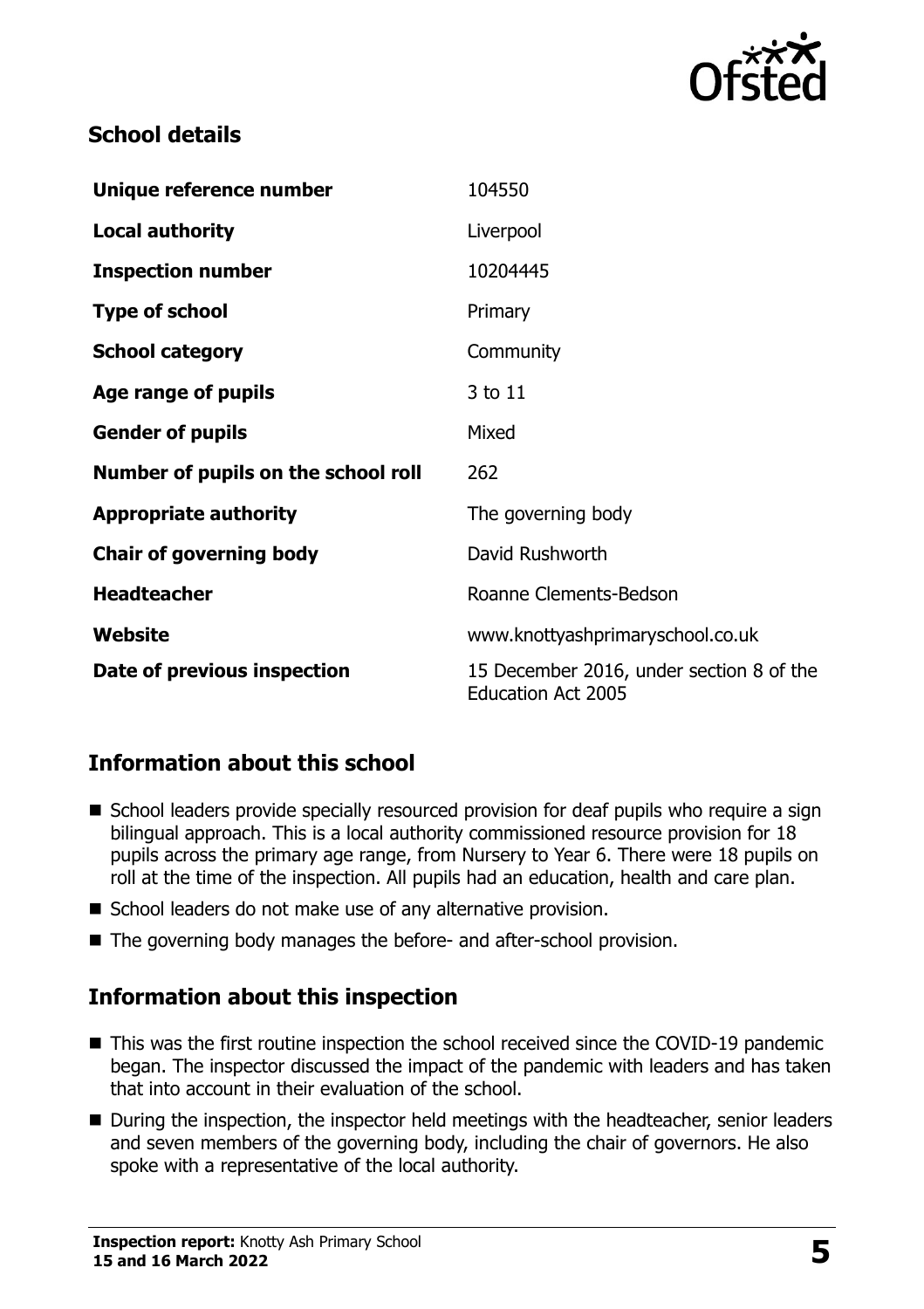

- The inspector carried out deep dives in early reading, mathematics and history. This involved visiting lessons with subject leaders, discussing the subject curriculums, talking to pupils and teachers and looking at pupils' work. He also observed pupils reading to a familiar adult.
- The inspector held discussions with the subject leader for computing.
- The inspector observed pupils' behaviour at playtimes, lunchtime and during lessons. Pupils also talked to the inspector about their views of their school.
- The inspector considered the responses to Ofsted Parent View and spoke to parents and carers at the start of the school day. He also considered responses to Ofsted's pupil and staff questionnaires.
- The inspector checked leaders' safeguarding procedures. He viewed a range of safeguarding documentation and looked at how incidents are managed and recorded.

#### **Inspection team**

John Tomlinson, lead inspector Her Majesty's Inspector